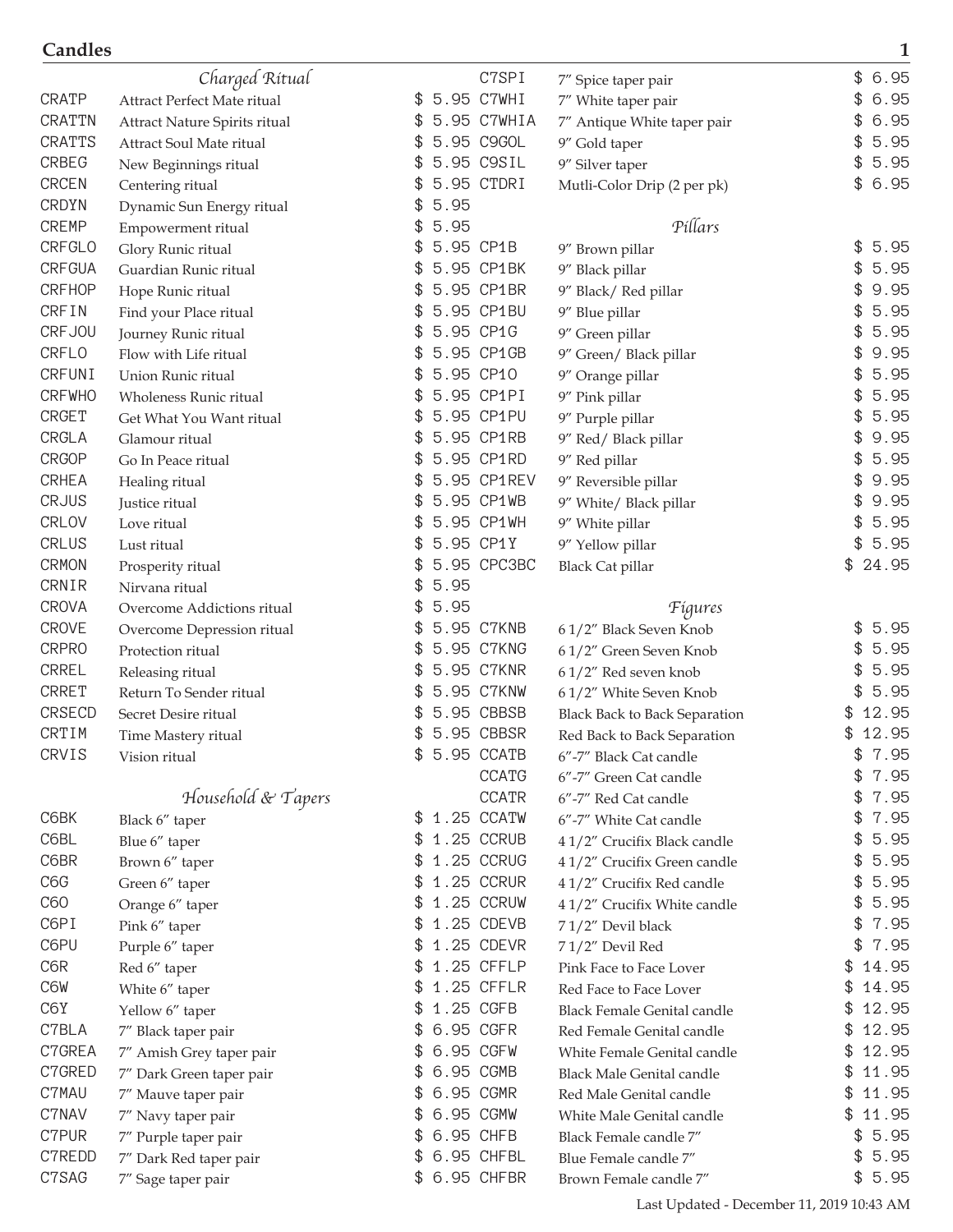| <b>CHFG</b>                   | Green Female candle                  | 5.95 C4GY<br>\$.   | 1/2" Gray Chime candle 20pk             | \$<br>9.95  |
|-------------------------------|--------------------------------------|--------------------|-----------------------------------------|-------------|
| <b>CHFGO</b>                  | Gold Female candle 7"                | 6.95 C4IV          | 1/2" Ivory Chime Candle 20pk            | 9.95        |
| <b>CHFO</b>                   | Orange Female candle 7"              | 5.95 C4LB          | 1/2" Light Blue Chime Candle 20pk       | 9.95<br>\$  |
| <b>CHFP</b>                   | Pink Female candle                   | 5.95 C4LG<br>£.    | 1/2" Apple Green Chime candle 20pk      | 9.95        |
| <b>CHFPU</b>                  | Purple Female candle 7"              | 5.95 C4LV<br>£.    | 1/2" Lavender Chime candle 20pk         | 9.95<br>\$  |
| <b>CHFR</b>                   | Red Female candle                    | 5.95 C40G          | 1/2" Orange Chime Candle 20pk           | 9.95        |
| <b>CHFRE</b>                  | Reversible Female candle             | 7.95 C4PG          | 1/2" Dark Green Chime Candle 20pk       | 9.95        |
| <b>CHFSI</b>                  | Silver Female candle 7"              | 6.95 C4PK          | 1/2" Pink Chime Candle 20pk             | 9.95        |
| <b>CHFW</b>                   | White Female candle                  | 5.95 C4PM<br>\$.   | 1/2" Pomegranate Chime candle 20pk      | 9.95        |
| <b>CHFY</b>                   | Yellow Female candle 7"              | 5.95 C4PP          | 1/2" Purple Chime Candle 20pk           | 9.95        |
| <b>CHLSR</b>                  | 6" Red Hugging Lover                 | 6.95 C4RD<br>£.    | 1/2" Red Chime Candle 20pk              | 9.95        |
| <b>CHMB</b>                   | <b>Black Male candle</b>             | 5.95 C4SI          | 1/2" Silver Chime Candle 20pk           | 32.95<br>\$ |
| <b>CHMBL</b>                  | Blue Male candle                     | 5.95 C4WT          | 1/2" White Chime Candle 20pk            | 9.95        |
| <b>CHMBR</b>                  | Brown Male candle                    | 5.95 C4YE          | 1/2" Yellow Chime Candle 20pk           | 9.95        |
| <b>CHMG</b>                   | Green Male candle                    | 5.95 CN4BL         | 9/16" Blue chime candle 20pk            | 8.95        |
| <b>CHMGO</b>                  | Gold Male candle                     | 6.95 CN4GR         | 9/16" Green chime candle 20pk           | 8.95        |
| <b>CHMO</b>                   | Orange Male candle                   | 5.95 CN40R         | 9/16" Orange chime candle 20pk          | 8.95        |
| <b>CHMP</b>                   | Pink Male candle                     | 5.95 CN4PK         | 9/16" Pink chime candle 20pk            | 8.95<br>\$  |
| <b>CHMPU</b>                  | Purple Male candle                   | 5.95 CN4RD         | 9/16" Red chime candle 20pk             | 8.95        |
| <b>CHMR</b>                   | Red Male candle                      | 5.95 CN4SB         | 9/16" Sea Blue chime candle 20pk        | 8.95        |
| <b>CHMRE</b>                  | Reversible Male candle               | 7.95 CN4VI         | 9/16" Violet chime candle 20pk          | 8.95        |
| <b>CHMSI</b>                  | Silver Male candle                   | 6.95 CN4WT         | 9/16" White chime candle 20pk           | 8.95        |
| <b>CHMW</b>                   | White Male candle                    | 5.95 CN4YE         | 9/16" Yellow chime candle 20pk          | 8.95        |
| <b>CHMY</b>                   | Yellow Male candle                   | 5.95<br>\$.        |                                         |             |
| CLOV7B                        |                                      | 6.95<br>\$         | Tealights                               |             |
| CLOV7R                        | 51/2" Lovers black                   | 6.95 CVTEA         |                                         | \$<br>3.95  |
| CLOV7W                        | 51/2" Lovers red                     | 6.95               | Tealight Candles 10/box                 |             |
| CMB7                          | 51/2" Lovers white                   | 9.95               | Palm oil votives                        |             |
| CMR7                          | 61/2" Black Marriage candle          | 9.95 CVSPDB        |                                         | 2.95        |
| CMW7                          | 61/2" Red Marriage candle            | 9.95 CVSPJR        | Dragon's Blood Palm votive(dark red)    | 2.95        |
| <b>CPSCC</b>                  | 61/2" White Marriage candle          | 5.95 CVSPLV        | Jasmine Palm votive(pink)               | 2.95        |
| <b>CPSGC</b>                  | Red Cinnamon pyramid                 | 5.95 CVSPNC        | Lavender Palm votive(purple)            | 2.95        |
|                               | Green Cherry pyramid                 |                    | Nag Champa Palm votive(cream)           |             |
| <b>CPSHS</b>                  | White Strawberry pyramid             | \$<br>5.95 CVSPPA  | Patchouli Amber Palm votive(green)      | \$<br>2.95  |
| <b>CPSWC</b>                  | Blue pyramid Jasmine                 | 5.95 CVSPSA        | Sandalwood Palm votive(peach)           | \$<br>2.95  |
| CSK3BK                        | 41/2" Black 3 Skulls                 | 9.95               |                                         |             |
| CSK3RD                        | 41/2" Red 3 Skulls                   | 9.95<br>\$         | Charged Amulet Pillars                  |             |
| <b>CSKUBC</b>                 | Skull Black 3.5"                     | 15.95 CP10GE<br>\$ | Gentle Healing pillar                   | 20.95<br>£. |
| <b>CSKUBK</b>                 | 5" Black Skull                       | 10.95 CP14GE<br>\$ | Love pillar candle with Geba Rune       | 20.95<br>\$ |
| <b>CSKUGC</b>                 | Skull Green 3.5"                     | 15.95 CP14SI<br>\$ | Self Confidence pillar candle with Rune | 20.95<br>\$ |
| <b>CSKUGR</b>                 | 5" Green Skull                       | 10.95 CP16FE       | Fertility Pillar Candle with Goddess    | 20.95<br>\$ |
| <b>CSKURC</b>                 | Skull Red 3.5"                       | 15.95 CP16LV       | Love Pillar Candle with Goddess         | 20.95<br>\$ |
| <b>CSKURD</b>                 | 5" Red Skull                         | 10.95 CP16PR<br>\$ | Prosperity Pillar Candle W Goddess      | 20.95<br>\$ |
| <b>CSKUWC</b>                 | Skull White 3.5"                     | 15.95 CP17HE<br>\$ | Healing Pillar Candle/ Fairy Dust       | 20.95<br>\$ |
| <b>CSKUWT</b>                 | 5" White Skull                       | 10.95 CP17LV<br>\$ | Love Pillar Candle with Fairy Dust      | \$<br>20.95 |
| CWITB                         | 8" Black Witch candle                | 11.95 CP17MA<br>\$ | Magic Pillar Candle with Fairy Dust     | \$<br>20.95 |
| CWITR                         | 8" Red Witch candle                  | 11.95 CP17NB<br>\$ | New Beginnings Pillar Candle            | \$<br>20.95 |
|                               |                                      | CP17WE             | Wealth Pillar Candle with Fairy Dust    | 20.95<br>\$ |
|                               | Chime candles                        | CP19PR             | Protection Pillar Candle                | 20.95<br>\$ |
| C <sub>4</sub> BK             | 1/2" Black Chime Candle 20pk         | 9.95 CP27CD        | Celestial Dragon pillar candle          | 20.95<br>\$ |
| C <sub>4</sub> BR             | 1/2" Brown Chime candle 20pk         | 9.95 CP27CM<br>SS. | Celtic Moon pillar candle               | 20.95<br>\$ |
| C <sub>4</sub> D <sub>B</sub> | 1/2" Dark Blue Chime Candle 20pk     | 9.95 CP90AB<br>\$  | Abundance pillar candle with Crystal    | 20.95<br>\$ |
| C4EG                          | 1/2" Emerald Green Chime candle 20pk | 9.95 CP90BL<br>\$  | Bliss pillar candle with Crystal        | 20.95<br>\$ |
| C4GO                          | 1/2" Gold Chime Candle 20pk          | \$ 32.95 CP90CA    | Calming pillar candle with Crystal      | \$<br>20.95 |

Last Updated - December 11, 2019 10:43 AM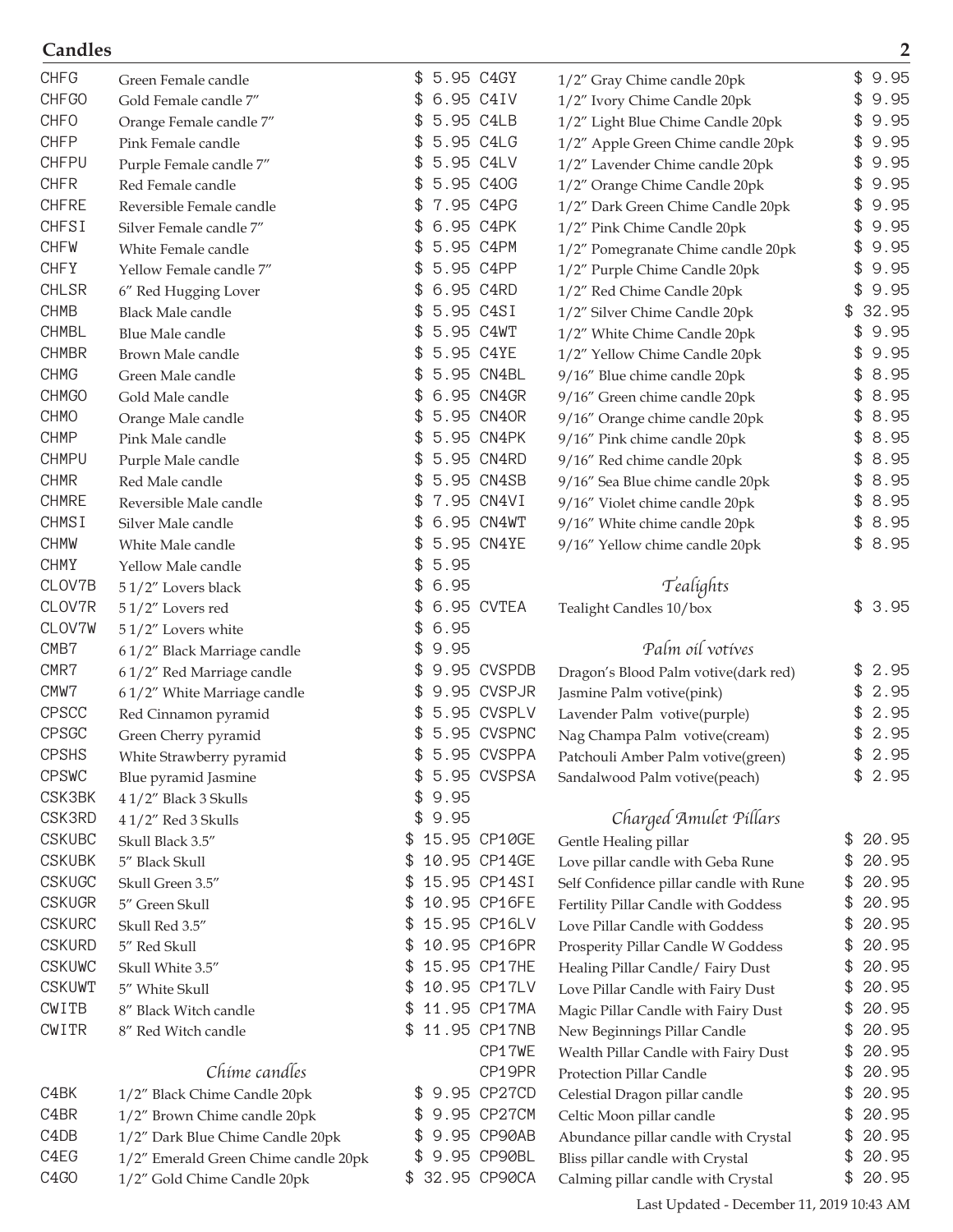| CP90C0         | Courage pillar candle with Crystal            | \$  |            | 20.95 CPC3THI   | Third Eye Chakra pillar                 | \$  | 24.95   |
|----------------|-----------------------------------------------|-----|------------|-----------------|-----------------------------------------|-----|---------|
| CP90EN         | Energy pillar candle with Crystal             | \$  |            | 20.95 CPC3THR   | Throat Chakra pillar                    | \$  | 24.95   |
| CP90HA         | Harmony pillar candle with Crystal            | \$  |            | 20.95 CVCHCRO   | Crown Chakra votive                     |     | 2.95    |
| CP90HE         | Healing pillar candle with Crystal            |     |            | 20.95 CVCHHEA   | Heart Chakra votive                     |     | 2.95    |
| CP90L0         | Love pillar candle with Crystal               |     |            | 20.95 CVCHROO   | Root Chakra votive                      |     | 2.95    |
| CP90PR         | Protection pillar candle with Crystal         |     |            | 20.95 CVCHSAC   | Sacral Chakra votive                    |     | 2.95    |
| CP90PY         | Prosperity pillar candle with Crystal         | \$  |            | 20.95 CVCHSOL   | Solar Plexus Chakra votive              |     | 2.95    |
| CP90SP         | Spirituality pillar candle with Crystal       |     |            | 20.95 CVCHTHR   | Throat Chakra votive                    |     | 2.95    |
| CP90SR         | Serenity pillar candle with Crystal           | \$  |            | 20.95 CVCSCRO   | Crown chakra soy votive                 | \$  | 10.95   |
| CP90TR         | Truth pillar candle with Crystal              | \$  |            |                 | 20.95 CVCSHEART Heart chakra soy votive |     | 10.95   |
| CP90WB         | Well Being pillar candle with Crystal         | \$  |            | 20.95 CVCSR00   | Root chakra soy votive                  |     | 10.95   |
|                |                                               |     |            | CVCSSAC         | Sacral chakra soy votive                |     | 10.95   |
|                | Lailokens Awen Ritual                         |     |            |                 | CVCSSOL Solar chakra soy votive         | \$  | 10.95   |
| CLAIR          | 41/4" Air candle                              |     |            |                 | \$7.95 CVCSTHR Throat chakra soy votive | \$  | 10.95   |
| <b>CLALTB</b>  | 41/4" Altar set black                         | \$. | 22.95      |                 |                                         |     |         |
| <b>CLALTW</b>  | 41/4" Altar set white                         |     | 22.95      |                 |                                         |     |         |
| CLBAL          | 41/4" Balancing candle                        |     | 7.95<br>\$ |                 | Crystal Journey Candles                 |     |         |
| <b>CLBUSS</b>  | 41/4" Business Success candle                 |     | 7.95<br>\$ |                 | Reiki Charged Pillars                   |     |         |
| <b>CLCLE</b>   | 41/4" Clearing candle                         |     |            | 7.95 CPCABU     | Abundance Reiki Charged Pillar          |     | 12.95   |
| CLEAR          | 41/4" Earth candle                            |     |            | 7.95 CPCANG     | Angel's Influence Reiki Charged         | £.  | 12.95   |
| CLELES         | 41/4" Elemental set                           |     |            | 22.95 CPCASC    | Ascended Master & Guides Reiki          | \$  | 12.95   |
| CLFIR          | 41/4" Fire candle                             |     |            | 7.95 CPCASTJ    | Astral Journeys Reiki pillar            |     | 12.95   |
| CLHEA          | 41/4" Healing candle                          |     |            | 7.95 CPCBLAC    | <b>Black Cat pillar</b>                 |     | 12.95   |
| CLLEM          | 41/4" Legal Matters candle                    |     | S          | 7.95 CPCCLE     | Cleansing Reiki Charged pillar          | \$  | 12.95   |
| CLLOV          | 41/4" Love candle                             |     | \$         | 7.95 CPCCOM     | Compassion Reiki Charged pillar         | \$  | 12.95   |
| <b>CLMED</b>   | 41/4" Meditation candle                       |     | \$         | 7.95 CPCCON     | Confidence Reiki pillar                 |     | 12.95   |
| <b>CLPRO</b>   | 41/4" Protection candle                       |     |            | 7.95 CPCCOU     | Courage Reiki Charged pillar            |     | 12.95   |
| <b>CLPUR</b>   | 41/4" Purification candle                     |     |            | 7.95 CPCCRE     | Creativity Reiki Charged pillar         | \$  | 12.95   |
| CLSEX          | 41/4" Sexuality candle                        |     |            | 7.95 CPCDRE     | Dreams Reiki Charged Pillar candle      |     | 12.95   |
| <b>CLSUCP</b>  | 41/4" Success & Prosperity candle             |     |            | 7.95 CPCFRI     | Friendship Reiki pillar                 |     | 12.95   |
| CLWAT          | 41/4" Water candle                            |     |            | 7.95 CPCG00     | Good Health Reiki Charged candle        |     | 12.95   |
| <b>CLWEA</b>   | 41/4" Wealth candle                           |     |            | 7.95 CPCGRA     | Gratitude Reiki pillar                  | \$  | 12.95   |
| CLWICA         | 41/4" Wiccan Altar set black & white          | \$  |            | 22.95 CPCHAR    | Harmony Reiki pillar                    | \$  | 12.95   |
|                |                                               |     |            | <b>CPCHEA</b>   | Healing Reiki pillar                    |     | 12.95   |
|                | Candle Books                                  |     |            | <b>CPCHOU</b>   | Housewarming Reiki pillar               | £.  | 12.95   |
|                | BADVCAN Advanced Candle Magick                | \$  |            | 16.99 CPCJ0Y    | Joy Reiki pillar                        | \$  | 12.95   |
|                | BBOOPRAC Book of Practical Candle Magic       | \$  |            | 14.95 CPCLAU    | Laughter Reiki Charged Pillar candle    | \$  | 12.95   |
|                | BCANBURP Candle Burning Magic with the Psalms |     |            | 21.95 CPCLOV    | Love Reiki Charged Pillar candle        |     | 12.95   |
|                | BCANMAG Candle Magic                          | \$  |            | 14.95 CPCMANM   | Manifest Miracle Reiki                  | \$  | 12.95   |
|                | BCANMAG1 Candle Magic: Working with Wax (hc)  | \$  |            | 14.95 CPCMON    | Money Reiki Charged Pillar candle       | \$  | 12.95   |
|                | <b>BCANMAGB</b> Candle Magic for Beginners    | \$. |            | 15.99 CPCMOT    | Mother Reiki Charged Pillar candle      |     | 12.95   |
|                | BMAGCAN Magic Candle, Facts & Fundamentals    |     |            | \$ 8.95 CPCMOTI | Motivation Reiki pillar                 |     | 12.95   |
| <b>BMASBOO</b> | Master Bk of Candle Burning                   |     | \$         | 9.95 CPCPEA     | Peace Reiki pillar                      | \$  | 12.95   |
| BMIRCAN        | Miracle Candle Spells                         | \$. |            | 16.95 CPCPOS    | Positive Energy Reiki Charged           | \$  | 12.95   |
| <b>BPRACAN</b> | <b>Practical Candleburning Rituals</b>        | \$  |            | 14.99 CPCPOW    | Power Reiki Charged Pillar candle       | \$  | 12.95   |
| BUSICAN        | <b>Using Candle Burning</b>                   |     |            | 18.95 CPCPRS    | Problem Solving Reiki Charged           |     | 12.95   |
|                |                                               |     |            | <b>CPCPRT</b>   | Protection Reiki Charged                | £.  | 12.95   |
|                | Chakra Candles                                |     |            | <b>CPCSED</b>   | Seduction Reiki pillar                  | \$  | 12.95   |
| CPC3CRO        | Crown Chakra pillar                           | \$  |            | 24.95 CPCSPI    | Spirit Reiki pillar                     |     | \$12.95 |
| <b>CPC3HEA</b> | Heart Chakra pillar                           |     |            | 24.95 CPCWIS    | Wisdom Reiki pillar                     | \$. | 12.95   |
| CPC3R00        | Root Chakra pillar                            | \$  | 24.95      |                 |                                         |     |         |
| CPC3SAC        | Sacral Chakra pillar                          | \$  | 24.95      |                 | Soy Herbal votives                      |     |         |
| CPC3SOL        | Solar Plexus Chakra pillar                    |     |            | 24.95 CVCSABU   | Abundance soy votive candle             |     | \$8.95  |
|                |                                               |     |            |                 |                                         |     |         |

Last Updated - December 11, 2019 10:43 AM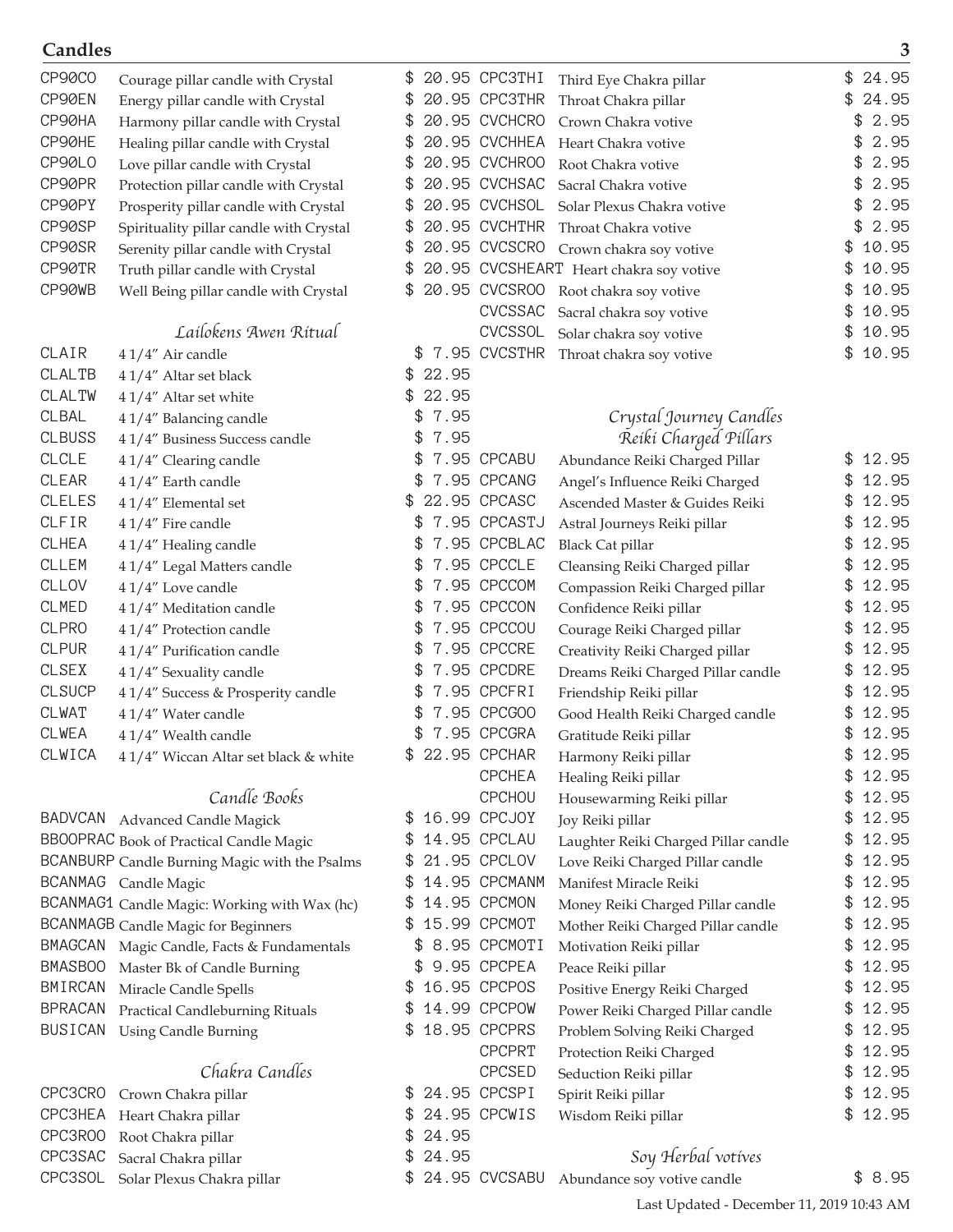|                                | CVCSANG Angel's Influence soy votive candle  |     |       | 8.95 CVHCOM                 | Compassion herbal votive - peach        | \$  | 2.95           |
|--------------------------------|----------------------------------------------|-----|-------|-----------------------------|-----------------------------------------|-----|----------------|
|                                | CVCSASTJ Astral Journey soy votive candle    | 3   |       | 8.95 CVHCON                 | Confidence Herbal votive - light brown  | \$  | 2.95           |
| CVCSBLA                        | Black Cat soy votive candle                  | \$  |       | 8.95 CVHCOU                 | Courage Herbal votive - red             | \$  | 2.95           |
| <b>CVCSCLE</b>                 | Cleansing soy votive candle                  | \$  |       | 8.95 CVHCRE                 | Creativity Herbal votive - purple       | \$  | 2.95           |
| CVCSCON                        | Confidence soy votive candle                 |     |       | 8.95 CVHDRE                 | Dreams Herbal votive - light aqua       |     | 2.95           |
| <b>CVCSCRE</b>                 | Creativity soy votive candle                 |     |       | 8.95 CVHFRI                 | Friendship Herbal votive - pink         |     | 2.95           |
| <b>CVCSCRO</b>                 | Crown chakra soy votive                      |     |       | 10.95 CVHGOO                | Good Health Herbal votive - blue        |     | 2.95           |
| <b>CVCSDRE</b>                 | Dreams soy votive candle                     |     |       | 8.95 CVHGRA                 | Gratitude Herbal votive                 |     | 2.95           |
| <b>CVCSFRI</b>                 | Friendship soy votive candle                 |     |       | 8.95 CVHHAR                 | Harmony herbal                          |     | 2.95           |
| <b>CVCSGOO</b>                 | Good Health soy votive candle                | \$  |       | 8.95 CVHHEA                 | Healing Herbal votive - purple          |     | 2.95           |
| <b>CVCSGRA</b>                 | Gratitude soy votive candle                  |     |       | 8.95 CVHHOU                 | House Warming Herbal votive - red brown | \$  | 2.95           |
| <b>CVCSHAR</b>                 | Harmony soy votive candle                    | \$  |       | 8.95 CVHJOY                 | Joy herbal votive - orange              | \$  | 2.95           |
| <b>CVCSHEA</b>                 | Healing soy votive candle                    |     |       | 8.95 CVHLAU                 | Laughter Herbal votive - yellow         | \$  | 2.95           |
| $CVCS-$                        | Heart chakra soy votive                      | S   |       | 10.95 CVHLOV                | Love Herbal votive - bright pink        |     | 2.95           |
| <b>CVCSHOU</b>                 | House Warming soy votive candle              |     |       | 8.95 CVHMAN                 | Manifest A Miracle Herbal - pink        |     | 2.95           |
| <b>CVCSJOY</b>                 | Joy soy votive candle                        |     |       | 8.95 CVHMON                 | Money Herbal votive - green             |     | 2.95           |
| CVCSLAU                        | Laughter soy votive candle                   |     |       | 8.95 CVHMOT                 | Motivation Herbal votive - cranberry    |     | 2.95           |
| CVCSLOV                        | Love soy votive candle                       | \$  |       | 8.95 CVHMOTH                | Mother Soy Herbal votive                | \$  | 2.95           |
| <b>CVCSMAN</b>                 | Manifest a Miracle soy votive candle         |     |       | 8.95 CVHPEA                 | Peace Herbal votive - dark green        | \$  | 2.95           |
| <b>CVCSMON</b>                 | Money soy votive candle                      | \$  |       | 8.95 CVHPOS                 | Positive Energy Herbal votive - yellow  |     | 2.95           |
|                                | CVCSMOTH Mother soy votive candle            |     |       | 8.95 CVHPOW                 | Power Herbal votive - silver            | \$  | 2.95           |
|                                | CVCSMOTI Motivation soy votive candle        |     |       | 8.95 CVHPRS                 | Problem Solving Herbal votive - brown   |     | 2.95           |
| <b>CVCSPEA</b>                 | Peace soy votive candle                      |     |       | 8.95 CVHPRT                 | Protection Herbal votive - black        |     | 2.95           |
| <b>CVCSPOS</b>                 | Positive Energy soy votive candle            |     |       | 8.95 CVHSED                 | Seduction Herbal votive - red pink      |     | 2.95           |
| <b>CVCSPOW</b>                 | Power soy votive candle                      |     |       | 8.95 CVHSPI                 | Spirit Herbal votive - white            | \$  | 2.95           |
|                                | <b>CVCSPROT</b> Protection soy votive candle |     |       | 8.95 CVHWIS                 | Wisdom Herbal votive - mulberry         | \$  | 2.95           |
| CVCSROO                        | Root chakra soy votive                       |     |       | 10.95 CVSSTR                | <b>Stress Relief</b>                    | \$. | 4.50           |
| CVCSSAC                        | Sacral chakra soy votive                     |     | 10.95 |                             |                                         |     |                |
| CVCSSED                        | Seduction soy votive candle                  | \$  | 8.95  |                             | Chakra Pillars                          |     |                |
| CVCSSOL                        | Solar chakra soy votive                      |     |       | 10.95 CPC3CRO               | Crown Chakra pillar                     |     | 24.95          |
| <b>CVCSSPI</b>                 | Spirit soy votive candle                     |     |       | 8.95 CPC3HEA                | Heart Chakra pillar                     |     | 24.95          |
| <b>CVCSTHI</b>                 | Third Eye chakra soy votive                  |     |       | 10.95 CPC3R00               | Root Chakra pillar                      |     | 24.95          |
| <b>CVCSTHR</b>                 | Throat chakra soy votive                     | \$  |       | 10.95 CPC3SAC               | Sacral Chakra pillar                    | \$  | 24.95          |
|                                |                                              |     |       | <b>CPC3SOL</b>              | Solar Plexus Chakra pillar              | \$  | 24.95          |
|                                | Herbal Votives                               |     |       | <b>CPC3THI</b>              | Third Eye Chakra pillar                 | \$. | 24.95          |
| <b>CVCBLAC</b>                 | <b>Black Cat votive candle</b>               | \$. |       | 2.95 CPC3THR                | Throat Chakra pillar                    | \$  | 24.95          |
| <b>CVCGRF</b>                  | Green Forest candle                          | \$  | 2.95  |                             |                                         |     |                |
| <b>CVCH7PA</b>                 | 7 Pack Chakra votive                         | \$  | 22.95 |                             |                                         |     |                |
| <b>CVCHCRO</b>                 | Crown Chakra votive                          | \$  | 2.95  |                             | 7 Day Jar Candles                       |     |                |
| <b>CVCHHEA</b>                 | Heart Chakra votive                          | \$  | 2.95  |                             | Purpose                                 |     |                |
| <b>CVCHROO</b>                 | Root Chakra votive                           | \$  |       | 2.95 CJ77AFP                |                                         | \$  | 10.95          |
| <b>CVCHSAC</b>                 | Sacral Chakra votive                         | \$  |       | 2.95 CJABAY                 | 7 African Powers 7 day jar              | \$  | 12.95          |
| <b>CVCHSOL</b>                 | Solar Plexus Chakra votive                   | \$  |       | 2.95 CJACOMT                | Bayberry aromatic jar                   | \$. | 12.95          |
| <b>CVCHTHI</b>                 |                                              | \$  |       | 2.95 CJADA                  | Come to Me aromatic jar                 | \$  | 9.95           |
| <b>CVCHTHR</b>                 | Third Eye Chakra votive                      | \$  |       | 2.95 CJADOM                 | Adam & Eve 7 day jar                    | \$  | 12.95          |
| <b>CVCONE</b>                  | Throat Chakra votive                         |     |       | 2.95 CJAFASL                | Domination aromatic jar                 |     | 12.95          |
| <b>CVCROS</b>                  | One Love Votive candle                       | \$  |       | 2.95 CJAIMPB                | Fast Luck aromatic jar                  | \$  | 12.95          |
|                                | Rosemary Votive candle                       | \$  |       |                             | Improve Business aromatic jar           | \$  |                |
| <b>CVCSAG</b><br><b>CVHABU</b> | Sage Votive candle                           | \$  |       | 3.60 CJALOV<br>2.95 CJALOVH | Love aromatic jar                       | \$  | 12.95<br>12.95 |
| <b>CVHANG</b>                  | Abundance herbal - It green                  |     |       |                             | Love Honey aromatic jar                 | \$  |                |
|                                | Angel's Influence Herbal votive - teal       |     |       | 2.95 CJALOVS                | Love Spell aromatic jar                 | \$  | 12.95          |
| <b>CVHASC</b>                  | Ascended Masters & Guides Herbal - v         | \$  |       | 2.95 CJANGG                 | Angel Guardian 7 Day jar                | \$  | 9.95           |
| <b>CVHAST</b>                  | Astral Journeys Herbal votive - cream        | \$  |       | 2.95 CJAPRO                 | Protection aromatic jar                 | \$  | 13.95          |
| <b>CVHCLE</b>                  | Cleansing Herbal votive - white              |     |       | 2.95 CJAROAO                | Road Opener aromatic jar                | \$  | 12.95          |